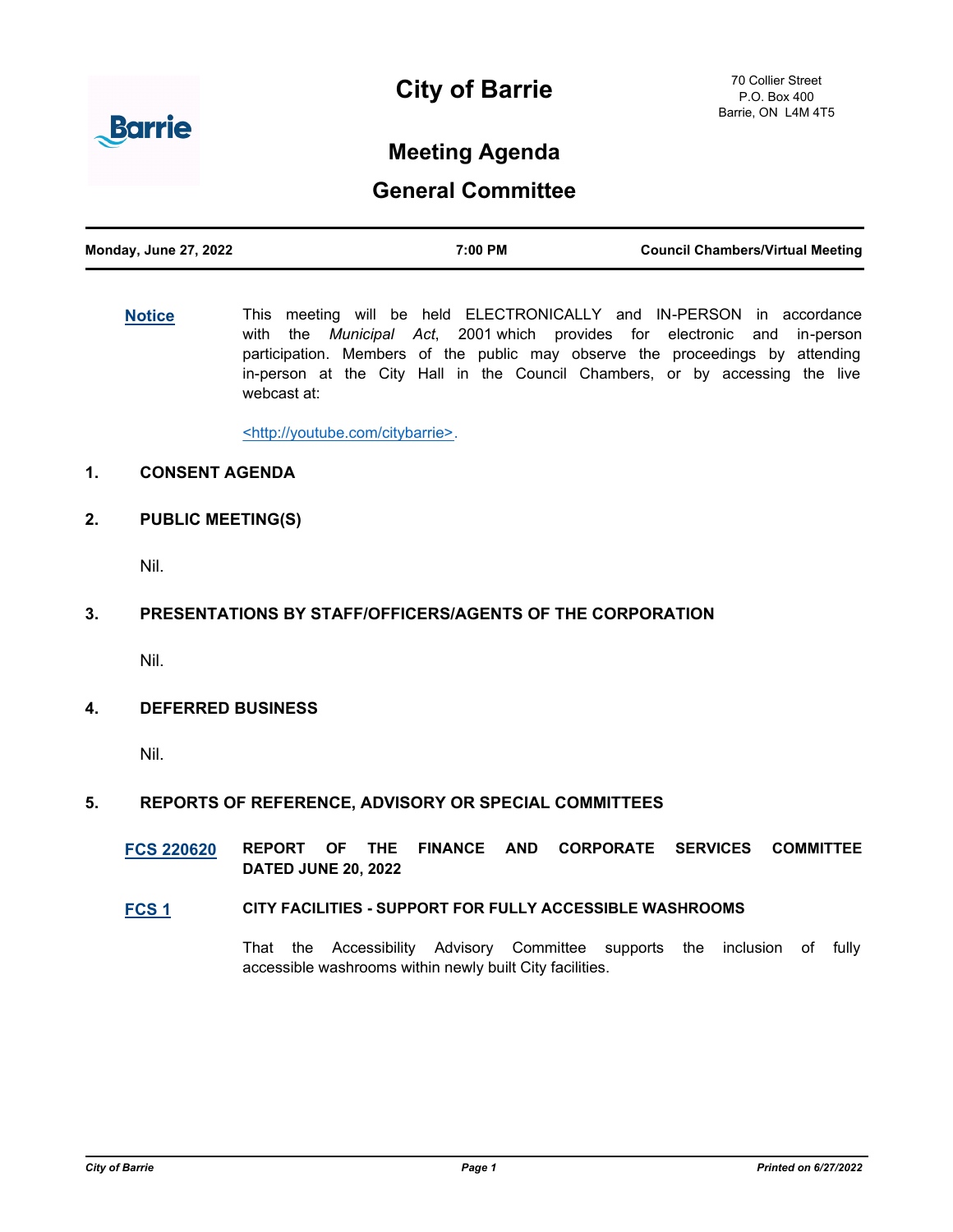## **6. STAFF REPORT(S)**

## **[CCS001-22](http://barrie.ca.legistar.com/gateway.aspx?m=l&id=/matter.aspx?key=50921) WARMING SPACES AND DE-ESCALATION TRAINING FOR THE CITY'S CONTRACTED SECURITY SERVICES**

- 1. That Staff Report CCS001-22 concerning a Warming Spaces and De-escalation Training for the City's Contracted Security Services, be received.
- 2. That as a pilot project for winter 2022/2023, the City of Barrie provide matching funding to a maximum of \$50,000 to the County of Simcoe to support warming centre initiatives in Barrie, with the funds to be distributed to an appropriate provider organization(s) in coordination with County of Simcoe's support funding, and in lieu of opening a City facility as overnight warming centre space.
- 3. That the pilot project be funded from the Reinvestment Reserve.
- 4. That when the next request for proposals for contracted security services is issued, de-escalation training will be requested. (CCS001-22) (File: S00) (P1/22)

#### [CCS001-220627](http://barrie.ca.legistar.com/gateway.aspx?M=F&ID=51c5ccad-7b03-4b0b-900e-3c93e1fd001f.pdf) *Attachments:*

[Appendix "A" - 211101 Memorandum - Warming Centre & Public Washroom Av](http://barrie.ca.legistar.com/gateway.aspx?M=F&ID=539b149d-38ea-4cc9-a6e0-79392f5f4cda.pdf)ail

#### **[DEV021-22](http://barrie.ca.legistar.com/gateway.aspx?m=l&id=/matter.aspx?key=50843) PEDESTRIAN CROSSOVERS (WARD 7)**

That a Pedestrian Crossover, Level 2 Type D, be installed at the intersection of Thrushwood Drive and Elmbrook Drive/Megan Crescent and at the intersection of Elmbrook Drive and Blackbird Lane. (DEV021-22)

*Attachments:* [DEV021-220627](http://barrie.ca.legistar.com/gateway.aspx?M=F&ID=8cbd5507-f3b3-4fb1-b412-78a8c708ec79.pdf)

#### **[DEV023-22](http://barrie.ca.legistar.com/gateway.aspx?m=l&id=/matter.aspx?key=50917) ALL-WAY STOP REID DRIVE AND KING STREET (WARD 7)**

That Traffic By-law 2020-107, Schedule '19', "Providing for the Erection of Stop Signs at Intersections" be amended by adding the following:

"King Street and Reid Drive Eastbound and Westbound on King Street. Northbound and Southbound on Reid Drive." (DEV023-22)

*Attachments:* [DEV023-22 - King and Reid All Way Stop MB edits \(003\)](http://barrie.ca.legistar.com/gateway.aspx?M=F&ID=032b2d25-7082-41f6-b616-56c126578e74.docx)

#### **[FAC004-22](http://barrie.ca.legistar.com/gateway.aspx?m=l&id=/matter.aspx?key=50858) DECLARATION OF MUNICIPAL CAPITAL FACILITY**

That a by-law be prepared, in accordance with Section 110(6) of the *Municipal Act,* 2001, S.O. 2001 c.25, as amended, to exempt from municipal and school board taxation the portion of the following property for which a lease agreement exists with the City of Barrie, on the basis that it is designated a Municipal Capital Facility: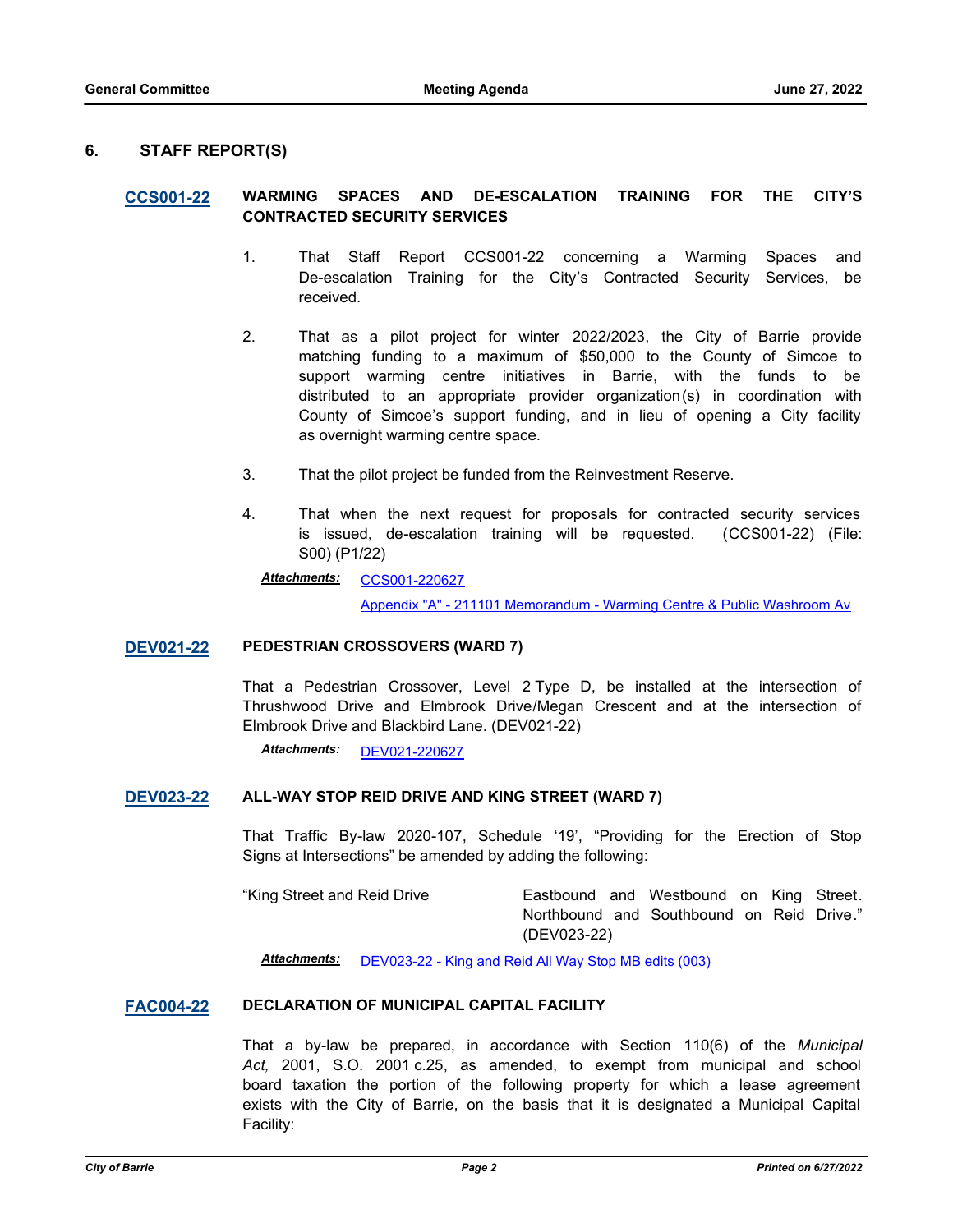a) 555 Essa Road, Units A22, A23 and A24, for use by the Barrie Public Library. (FAC004-22) (File: A20)

*Attachments:* [FAC004-220627](http://barrie.ca.legistar.com/gateway.aspx?M=F&ID=98323f54-ddad-4962-a2f1-b4706911be1d.pdf)

# **[INF003-22](http://barrie.ca.legistar.com/gateway.aspx?m=l&id=/matter.aspx?key=50923) VETERANS DRIVE NEW TRUNK WATERMAIN - SALEM TO MCKAY (EN1258) AND VETERANS DRIVE ROAD EXPANSION - SALEM TO MCKAY (EN1457) - ACQUISITION OF 851 VETERAN'S DRIVE (WARD 7)**

- 1. That the property known municipally as 851 Veteran's Drive, legally described as Part Lot 6 Concession 10, Innisfil, RO1340803, being all of PIN 580970004 (herein after, the "Subject Property"), be purchased by the Corporation of the City of Barrie on terms satisfactory to both the General Manager of Infrastructure and Growth Management and the Director of Legal Services.
- 2. That the City Clerk be authorized to execute all associated and required documents in a form approved by the Director of Legal Services.
- 3. That the approved budget for project EN1258 be increased by \$1,300,000 with amendments to the project funding plan consisting of a \$1,105,000 increase to funding from Development Charges Reserve and a \$195,000 increase to funding from Tax Capital Reserve.
- 4. That the forecast Capital Budget for EN1457 in 2025 be reduced by \$1,300,000 with amendments to the project funding plan consisting of a \$1,105,000 decrease to funding from Development Front Ending and a \$195,000 decrease to funding from Tax Capital Reserve. (INF003-22) (File: T05 VET)

*Attachments:* [INF003-22 - EN1258 - Acquisition of 851 Veteran's Drive](http://barrie.ca.legistar.com/gateway.aspx?M=F&ID=5085c370-8b3d-45e8-b17a-d6f0bbb25038.docx)

#### **[IT001-22](http://barrie.ca.legistar.com/gateway.aspx?m=l&id=/matter.aspx?key=50846) 2022-2026 COUNCIL TECHNOLOGY SERVICES**

That the technology services described in Appendix "A" to Staff Report IT001-22 be approved for the 2022-2026 term of Council. (IT001-22)

*Attachments:* [IT001-220627](http://barrie.ca.legistar.com/gateway.aspx?M=F&ID=da2b9d1b-8d3c-440a-b002-ded18c0fae47.pdf)

#### **[REC005-22](http://barrie.ca.legistar.com/gateway.aspx?m=l&id=/matter.aspx?key=50922) GEORGIAN THEATRE USAGE AGREEMENT**

That the Mayor and City Clerk be authorized to execute the Georgian Theatre use agreement between Georgian College and the City of Barrie, subject to the agreement conforming with the following general terms and conditions:

- a) The term of the agreement shall be for a period commencing on the 1st day of July 2022 and ending on the 30th day of June 2024, with an option to extend for an additional three, one-year terms, subject to the mutual agreement of the parties;
- b) The rental space of approximately 20,000 sq. ft. with 650 seats will be made available to the City of Barrie for theatrical performances,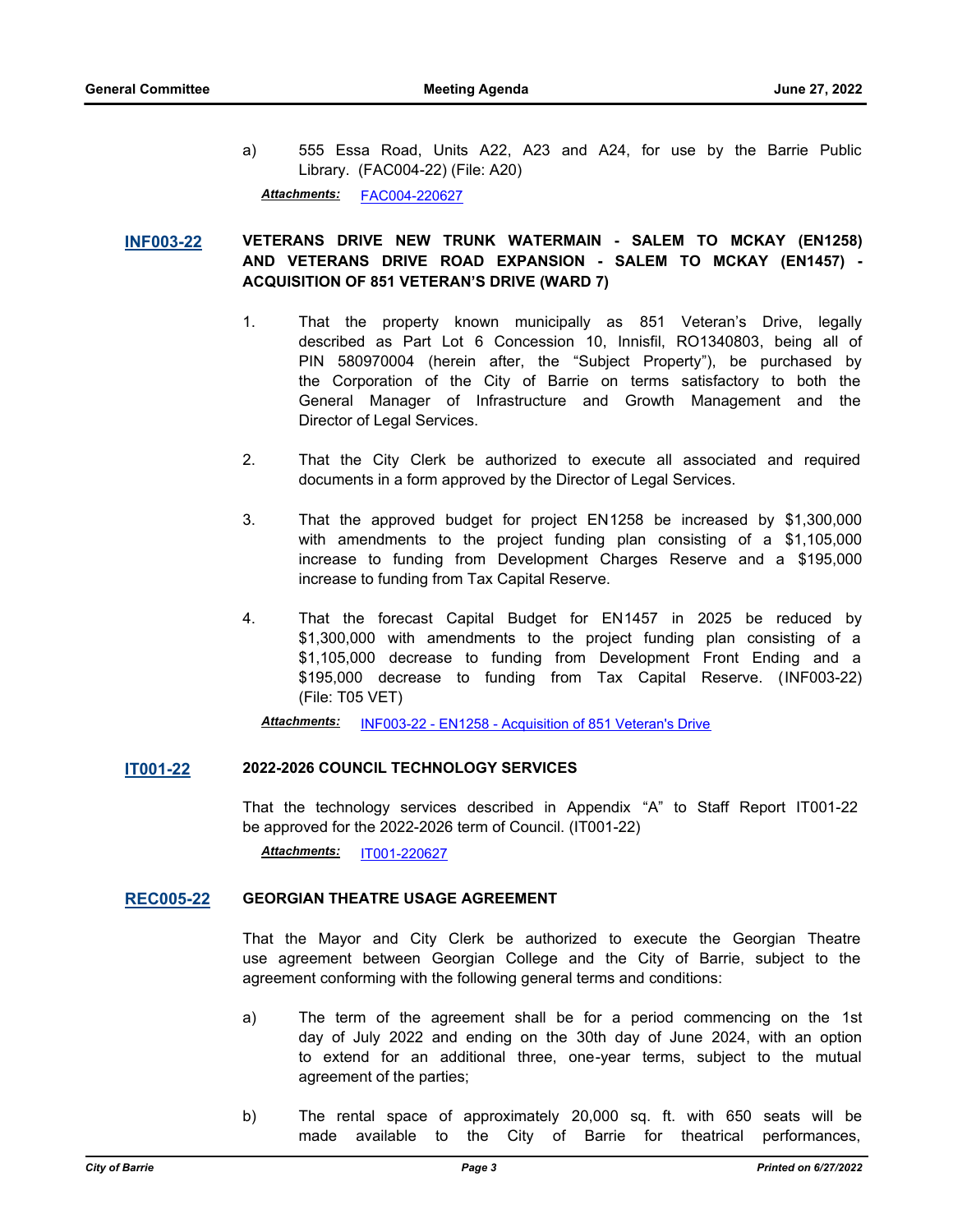symposiums, conferences, speaker presentations, dance and musical presentations, and a general administrative office and ticket sales will be available in conjunction with the Theatre Operations;

- c) The City shall be responsible for annual rent of \$1.00 plus utilities for the term of lease of \$10,000, with the amount to be reviewed and adjusted for any renewal terms, if required;
- d) The City shall be responsible for services supplied to the Theatre including janitorial services;
- e) The City shall be responsible for repair and maintenance of the Georgian Theatre with a minimum of \$20,000 per year to be expended on such maintenance and repairs and any unspent balance payable to the College;
- f) The City shall submit a plan for any proposed alteration or additions to Georgian College for approval prior to undertaking any works, which shall be at the City's cost;
- g) Georgian College shall be provided 320 hours of use at no charge during the Term for academic, administrative or Georgian College Student Association events or presentations, to be staffed with at least one City of Barrie staff member;
- h) The City shall comply with Georgian College's existing food service agreements/arrangements on Campus;
- i) The City shall comply with Georgian College's parking fees and policies; and
- j) The agreement contains any other terms and conditions deemed necessary by the General Manager of Community and Corporate Services, and the form of the agreement shall be prepared to the satisfaction of the Director of Legal Services. (REC005-22) (File: R05)

*Attachments:* [REC005-220627](http://barrie.ca.legistar.com/gateway.aspx?M=F&ID=cc056920-c7be-4002-9ca1-42d68390c96f.pdf)

# **7. REPORTS OF OFFICERS OF THE CORPORATION**

Nil.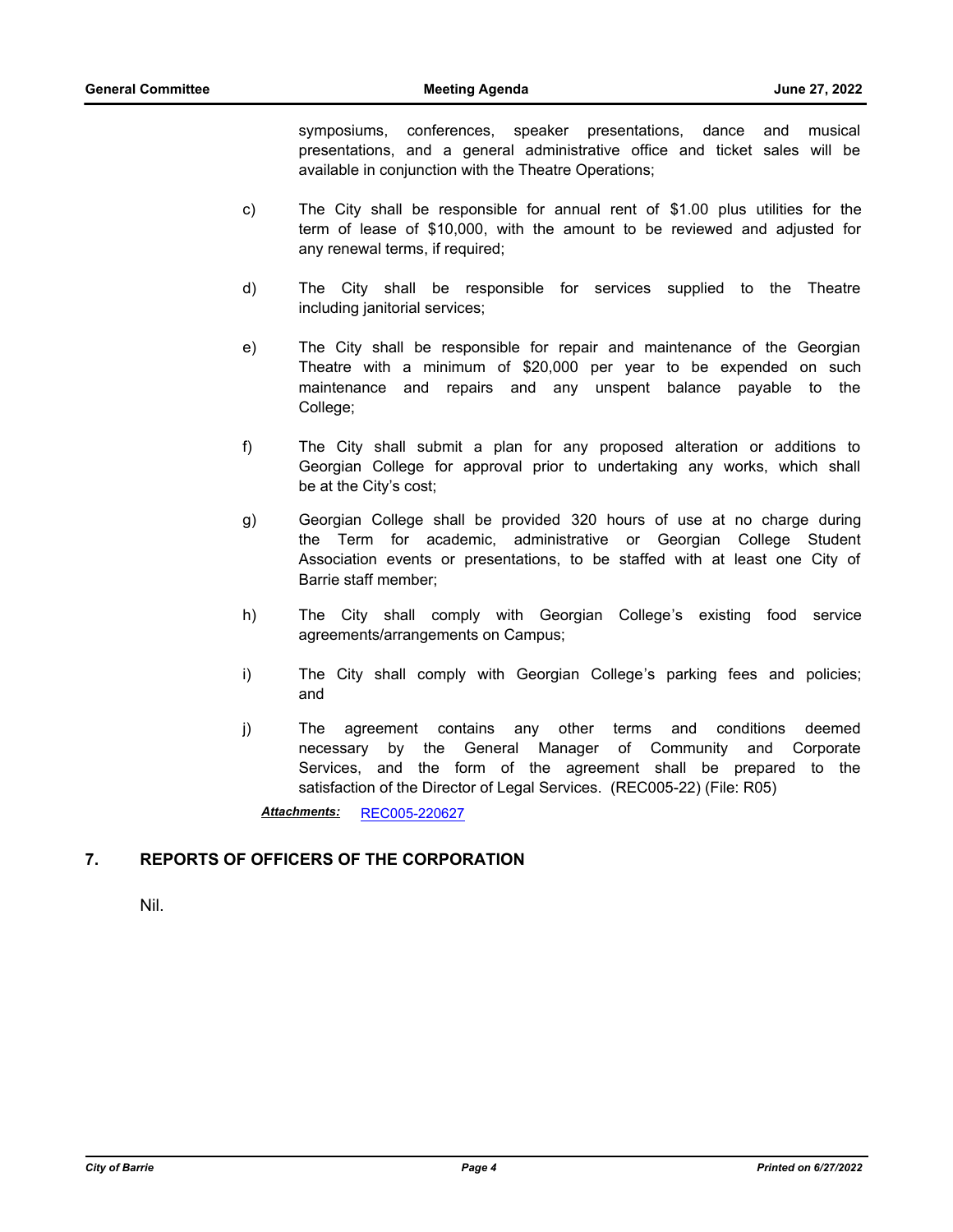## **8. ITEM(S) FOR DISCUSSION**

#### **[ITM 8.1](http://barrie.ca.legistar.com/gateway.aspx?m=l&id=/matter.aspx?key=50924) ENCAMPMENTS**

WHEREAS the Right to Housing is enshrined in International Human Rights Law and Federal Law through the *National Housing Strategy Act;* and

WHEREAS funding for the hotel-model of emergency shelter is slated to end on June 30, 2022 and a significant number of people have no alternative shelter or housing options; and

WHEREAS encampment evictions do not solve the issue of homelessness, are not an effective use of public resources, and create additional barriers to accessing services for people who are displaced;

NOW THEREFORE, BE IT RESOLVED as follows:

- 1. That the City of Barrie calls on the provincial government, the federal government, and the County of Simcoe to immediately extend funding for the hotel-model of emergency shelter with a plan to create permanent social and supportive housing for individuals currently living in emergency shelter.
- 2. That staff in the Enforcement Services Branch and Operations Department be directed to take a human rights-based approach to interacting with those living in encampments in alignment with the eight (8) principles outlined in the *National Protocol on Homeless Encampments in Canada,* attached as Appendix "A" to Item for Discussion 8.1, dated June 27, 2022.
- 3. That a copy of this resolution be forwarded to local MPPs, local MPs, the Federal Minister of Housing and Diversity and Inclusion, the Provincial Minister of Municipal Affairs and Housing, and the Provincial Minister of Children, Community and Social Services. (Item for Discussion 8.1, June 27, 2022)

Sponsors: Councillor, K. Aylwin and Councillor, N. Harris

*Attachments:* [Appendix A - National Protocol for Homeless Encampments in Canada](http://barrie.ca.legistar.com/gateway.aspx?M=F&ID=9bc56da1-de47-4054-8f99-ef416382ec81.pdf)

# **[ITM 8.2](http://barrie.ca.legistar.com/gateway.aspx?m=l&id=/matter.aspx?key=50925) LAKE SIMCOE REGIONAL AIRPORT (LSRA) - AUTHORITY FOR AGREEMENT**

That the confidential direction set out in the correspondence dated May 4, 2022 from the County of Simcoe concerning the Lake Simcoe Regional Airport, be endorsed. (Item for Discussion 8.2, June 27, 2022)

Sponsor: Deputy Mayor, B. Ward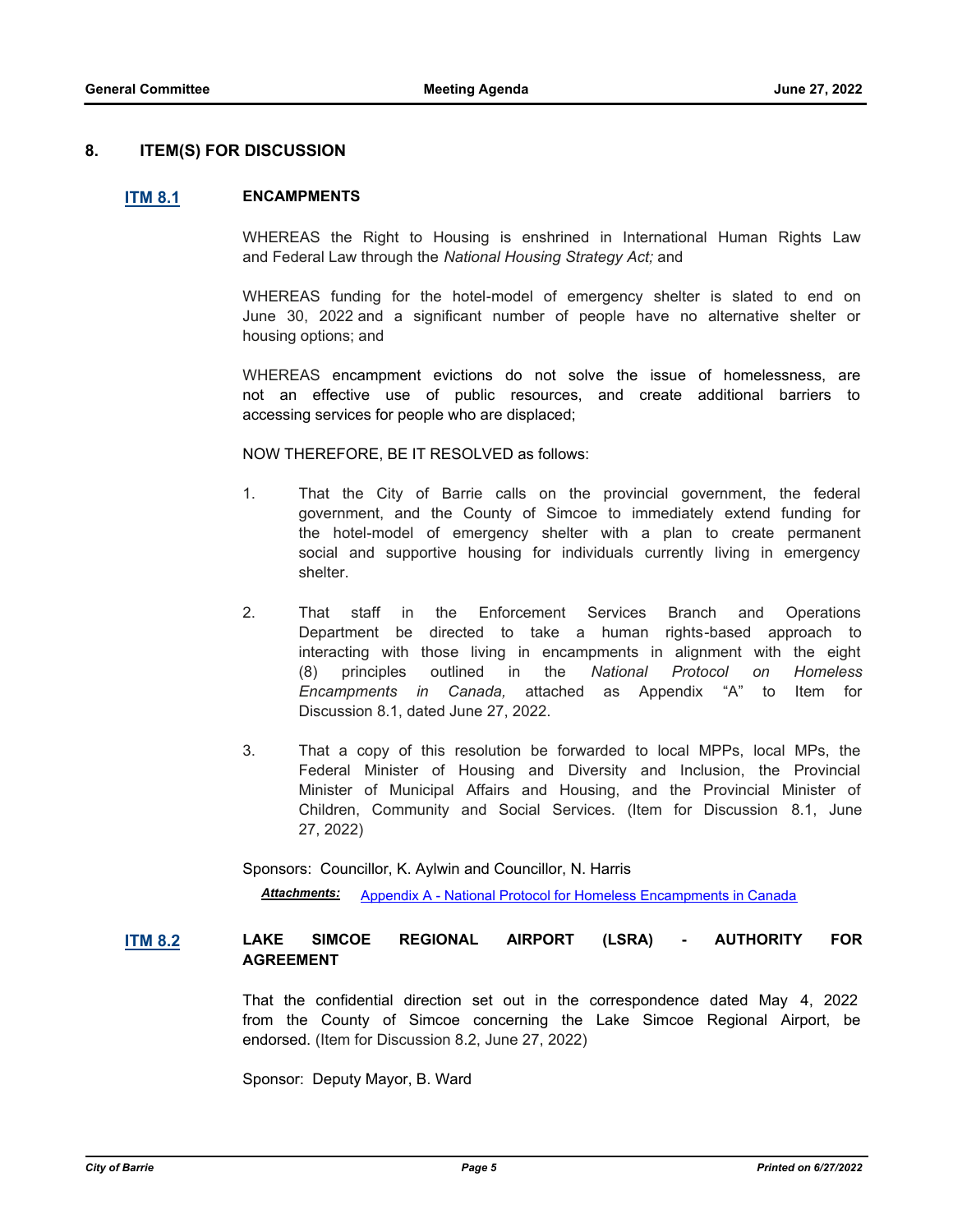## **[ITM 8.3](http://barrie.ca.legistar.com/gateway.aspx?m=l&id=/matter.aspx?key=50926) ITEMS FOR DISCUSSION - CONSIDERATIONS FOR NEXT TERM OF COUNCIL**

That, as part of the staff report from the Legislative and Court Services Department regarding procedural matters at the outset of the 2022-2026 term of Council, the following changes be included in proposed amendments to Council 's Procedural By-law:

- a) Items for Discussion will be introduced at Reference Committees, not General Committee:
- b) As per the current Pilot Project, Items for Discussion must be:
	- i. Prepared by Councillors on the Notice of Motion form provided by the Legislative and Court Services Department;
	- ii. Completed forms are required to be sent to the Legislative and Court Services Department ten (10) days in advance of Committee meetings to ensure proper wording; and
	- iii. Notice of Motion forms be circulated to all Councillors five (5) days in advance of the Committee meeting, or when the agenda is published, whichever comes sooner.
- c) The Notice of Motion form currently used as part of the Pilot Project be amended to require the Mayor and Councillors to identify the relationship between the proposed item and Council's Strategic Priorities. (Item for Discussion 8.3, June 27, 2022)

Sponsor: Mayor, J. Lehman

## **[ITM 8.4](http://barrie.ca.legistar.com/gateway.aspx?m=l&id=/matter.aspx?key=50927) ONTARIO BUILD IT RIGHT**

WHEREAS the Province of Ontario adopted greenhouse gas reduction targets of 30% by 2030, and emissions from buildings represented 22% of the province's 2017 emissions; and

WHEREAS the City of Barrie aims to reduce overall GHG emissions 45% below 2018 levels by 2030 and to become net-zero by 2050; and

WHEREAS greenhouse gas emissions from buildings represent 42% of all emissions in the City of Barrie, and an important strategy in the Community Energy and Greenhouse Gas Emission Reduction Plan, adopted by the City of Barrie, targets new buildings to be net-zero carbon or able to transition to net-zero carbon through the establishment of a voluntary Green Development Standard which specifies absolute performance metrics, considers a building's complete life cycle to reduce embodied carbon in construction materials, and creates incentives and resources to encourage adoption by the development industry; and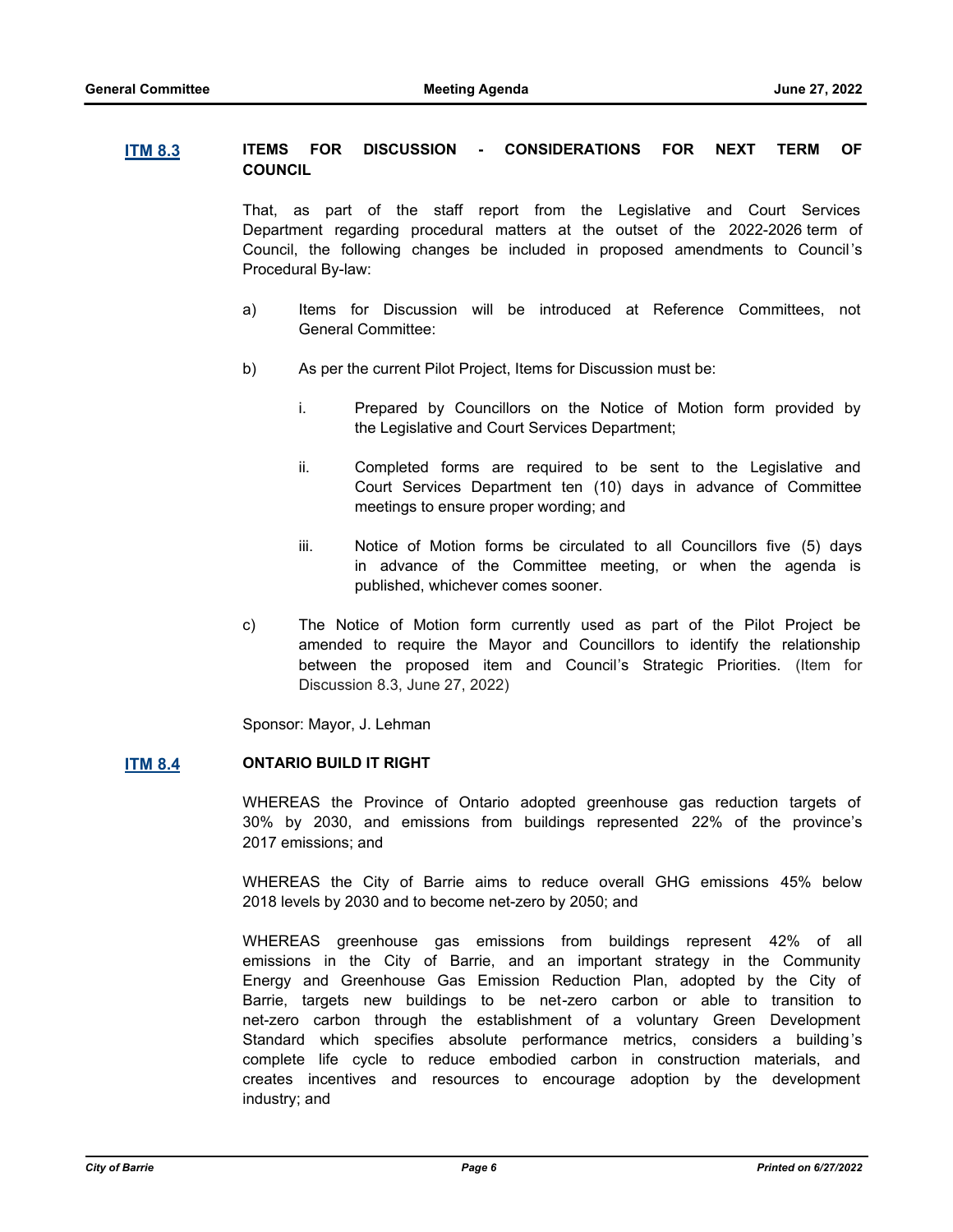WHEREAS the draft National Model Building Code proposes energy performance tiers for new buildings and a pathway to requiring net zero ready construction in new buildings, allowing the building industry, skilled trades, and suppliers to adapt on a predictable and reasonable timeline while encouraging innovation; and

WHEREAS the Ministry of Municipal Affairs and Housing consulted on changes for the next edition of the Ontario Building Code (ERO #: 019-4974) that generally aligns with the draft National Model Building Code except it does not propose adopting energy performance tiers, it does not propose timelines for increasing minimum energy performance standards step-by- step to the highest energy performance tier, and, according to Efficiency Canada and The Atmospheric Fund, it proposes adopting minimum energy performance standards that do not materially improve on the requirements in the current Ontario Building code; and

WHEREAS energy efficient buildings provide owners and occupants with lower energy bills, improved building comfort, and resilience from power disruptions that are expected to be more common in a changing climate, tackling both inequality and energy poverty; and

WHEREAS while expensive retrofits of the current building stock to achieve future net zero requirements could be aligned with end-of-life replacement cycles to be more cost-efficient, new buildings that are not constructed to be net zero ready will require substantial retrofits before end-of-life replacement cycles at significantly more cost, making it more cost-efficient to build it right the first time.

#### NOW THEREFORE BE IT RESOLVED as follows:

- 1. That Council request the Province of Ontario to include in the next edition of the Ontario Building Code tiered energy efficiency standards and a timeframe for when higher tiers would become the minimum energy efficiency requirements in the Code, consistent with the draft Tiered National Model Building Code.
- 2. That Council request the Province of Ontario to adopt a more ambitious tier of the draft Tiered National Model Building Code as a minimum energy efficiency requirement than the tiers currently proposed for the next edition of the Ontario Building Code.
- 3. That Council request the Province of Ontario provide authority to municipalities to require increased performance in energy efficiency through the implementation of tiered Green Development Standards.
- 4. That Council request the Province of Ontario to facilitate capacity, education, and training in the implementation of the Tiered National Model Building Code for municipal planning and building inspection staff, developers, and homebuilders to help build capacity.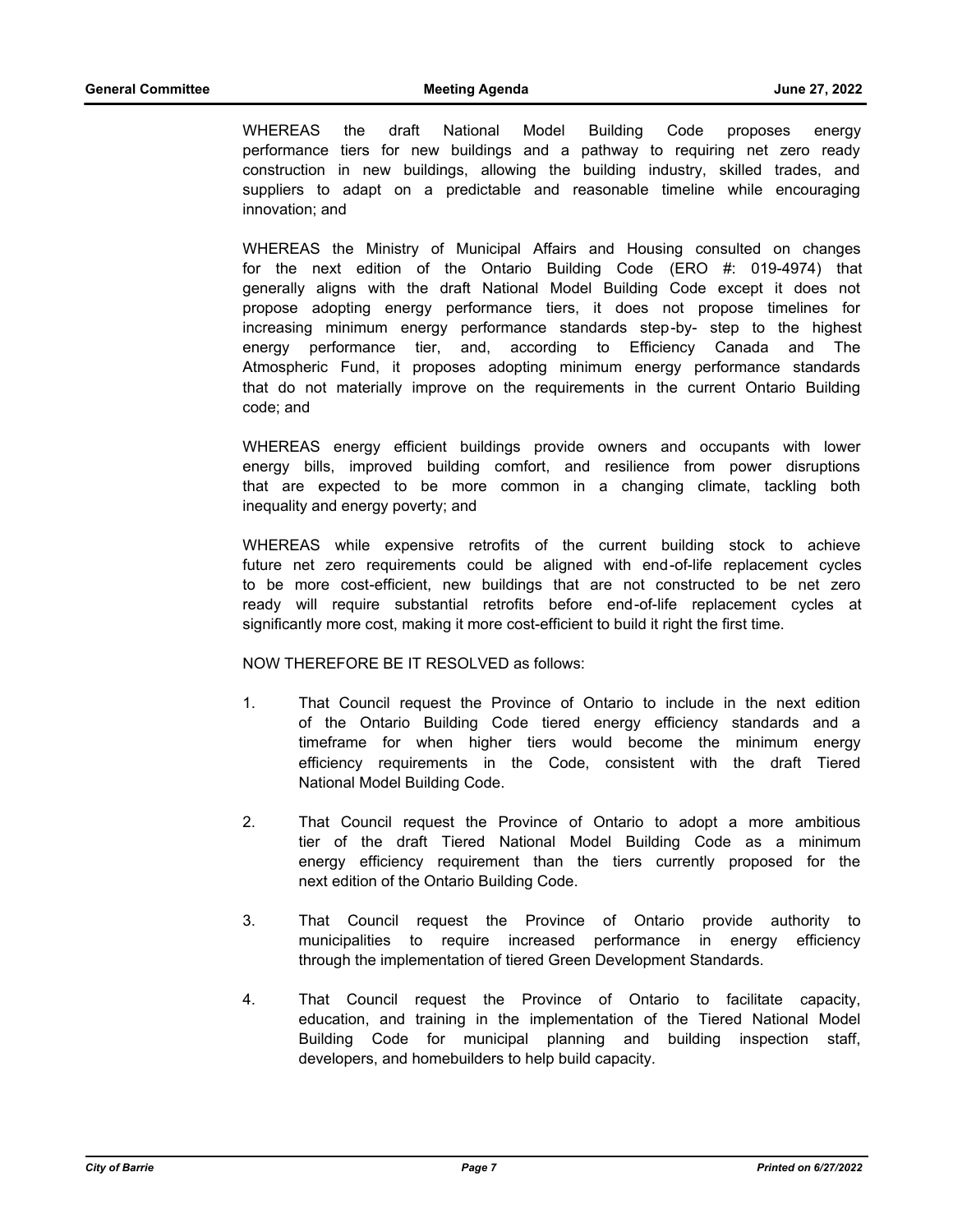5. That a copy of this resolution be provided to the Minister of Municipal Affairs and Housing, to area MPPs, and to all Ontario Municipalities. (Item for Discussion 8.4, June 27, 2022)

Sponsor: Councillor, C. Riepma

**[ITM 8.5](http://barrie.ca.legistar.com/gateway.aspx?m=l&id=/matter.aspx?key=50928)** Note: Wording for Item for Discussion was deleted and replaced with the following:

#### **NAMING OF A PARK IN RECOGNITION OF WILL DWYER**

- 1. That Centennial Park South be renamed in memory of William (Will) Dwyer, a second World War veteran and Barrie's million-dollar man, who raised \$1.2 million for the Terry Fox Foundation over 41 years.
- 2. That staff work with Will Dwyer's family and the Terry Fox Foundation representatives to determine an unveiling date that would coincide with other events being planned to honour Will Dwyer. (Item for Discussion 8.5, June 27, 2022)

Sponsor: Councillor, G. Harvey

**[ITM 8.6](http://barrie.ca.legistar.com/gateway.aspx?m=l&id=/matter.aspx?key=50929)** Note: Wording for Item for Discussion was deleted and replaced with the following:

## **THREE-WAY STOP AT CUMMING AND STAPLETON PLACE (WARD 6)**

That staff in the Development Services Department investigate the feasibility of installing a three-way stop at the intersection of Cumming Drive and Stapleton Place and report back to General Committee.

Sponsor: Councillor, N. Harris

## **[ITM 8.7](http://barrie.ca.legistar.com/gateway.aspx?m=l&id=/matter.aspx?key=50888) PROMOTING BIODIVERSITY - YARD NATURALIZATION**

- 1. That staff in Access Barrie, in consultation with the Enforcement Services Branch, investigate the creation of communication tools including yard signage and online educational materials to promote and designate natural gardens and boulevard gardens and report back to General Committee.
- 2. That staff in the Enforcement Services Branch investigate an amendment to the Yard Maintenance By-law to allow for residents to participate in No Mow May and that staff in Access Barrie investigate the creation of signage and communication tools to clearly communicate the benefits of No Mow May and report back to General Committee. (Item for Discussion 8.7, June 27, 2022)

Sponsors: Councillor, K. Aylwin and Councillor, A.M. Kungl